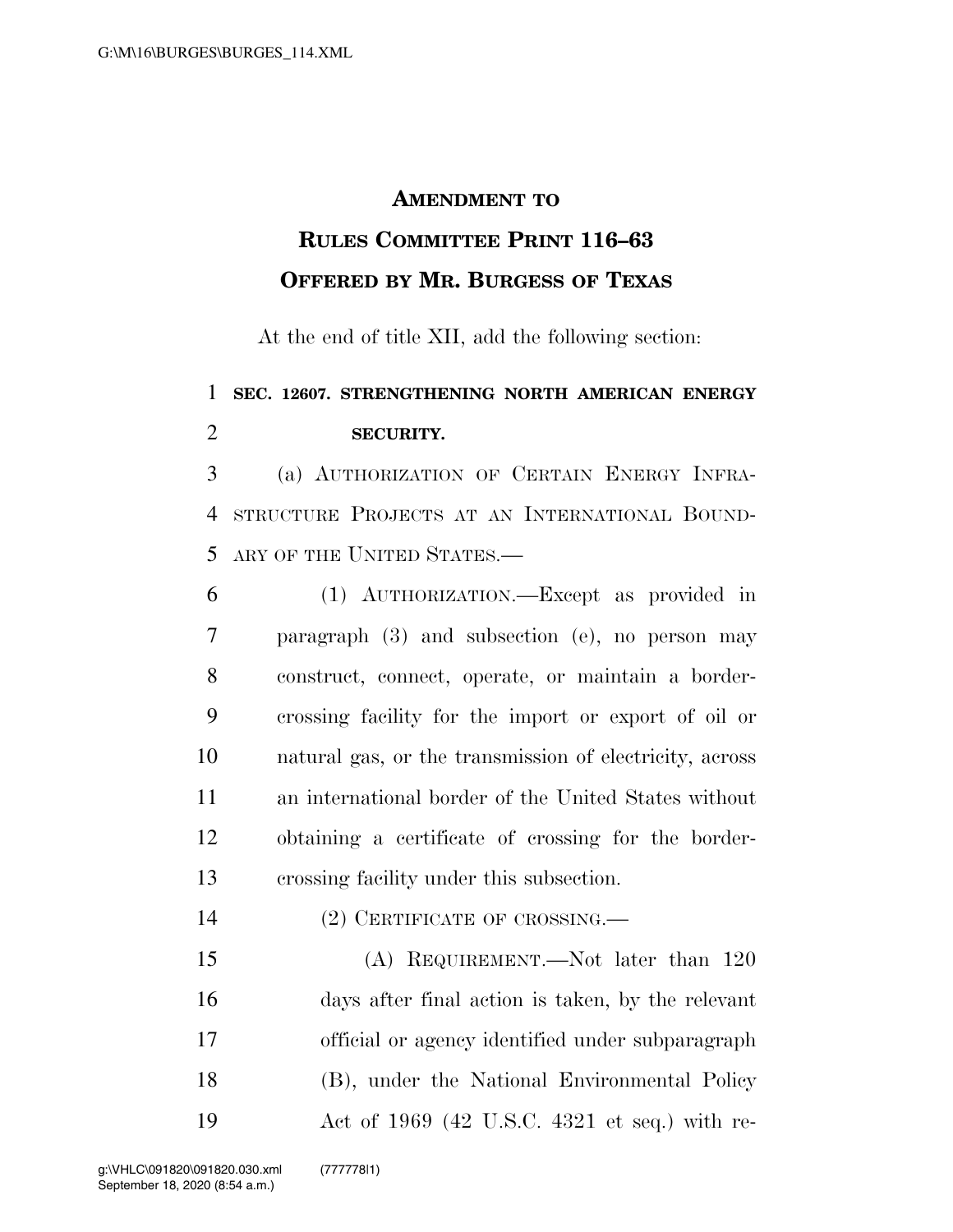| $\mathbf{1}$   | spect to a border-crossing facility for which a     |
|----------------|-----------------------------------------------------|
| $\overline{2}$ | person requests a certificate of crossing under     |
| 3              | this subsection, the relevant official or agency,   |
| $\overline{4}$ | in consultation with appropriate Federal agen-      |
| 5              | cies, shall issue a certificate of crossing for the |
| 6              | border-crossing facility unless the relevant offi-  |
| 7              | cial or agency finds that the construction, con-    |
| 8              | nection, operation, or maintenance of the bor-      |
| 9              | der-crossing facility is not in the public interest |
| 10             | of the United States.                               |
| 11             | (B) RELEVANT OFFICIAL OR AGENCY.—                   |
| 12             | The relevant official or agency referred to in      |
| 13             | subparagraph $(A)$ is —                             |
| 14             | (i) the Federal Energy Regulatory                   |
| 15             | Commission with respect to border-cross-            |
| 16             | ing facilities consisting of oil or natural         |
| 17             | gas pipelines; and                                  |
| 18             | (ii) the Secretary of Energy with re-               |
| 19             | spect to border-crossing facilities consisting      |
| 20             | of electric transmission facilities.                |
| 21             | (C)<br>ADDITIONAL REQUIREMENT<br>FOR                |
| 22             | ELECTRIC TRANSMISSION FACILITIES.-In the            |
| 23             | case of a request for a certificate of crossing for |
| 24             | a border-crossing facility consisting of an elec-   |
| 25             | tric transmission facility, the Secretary of En-    |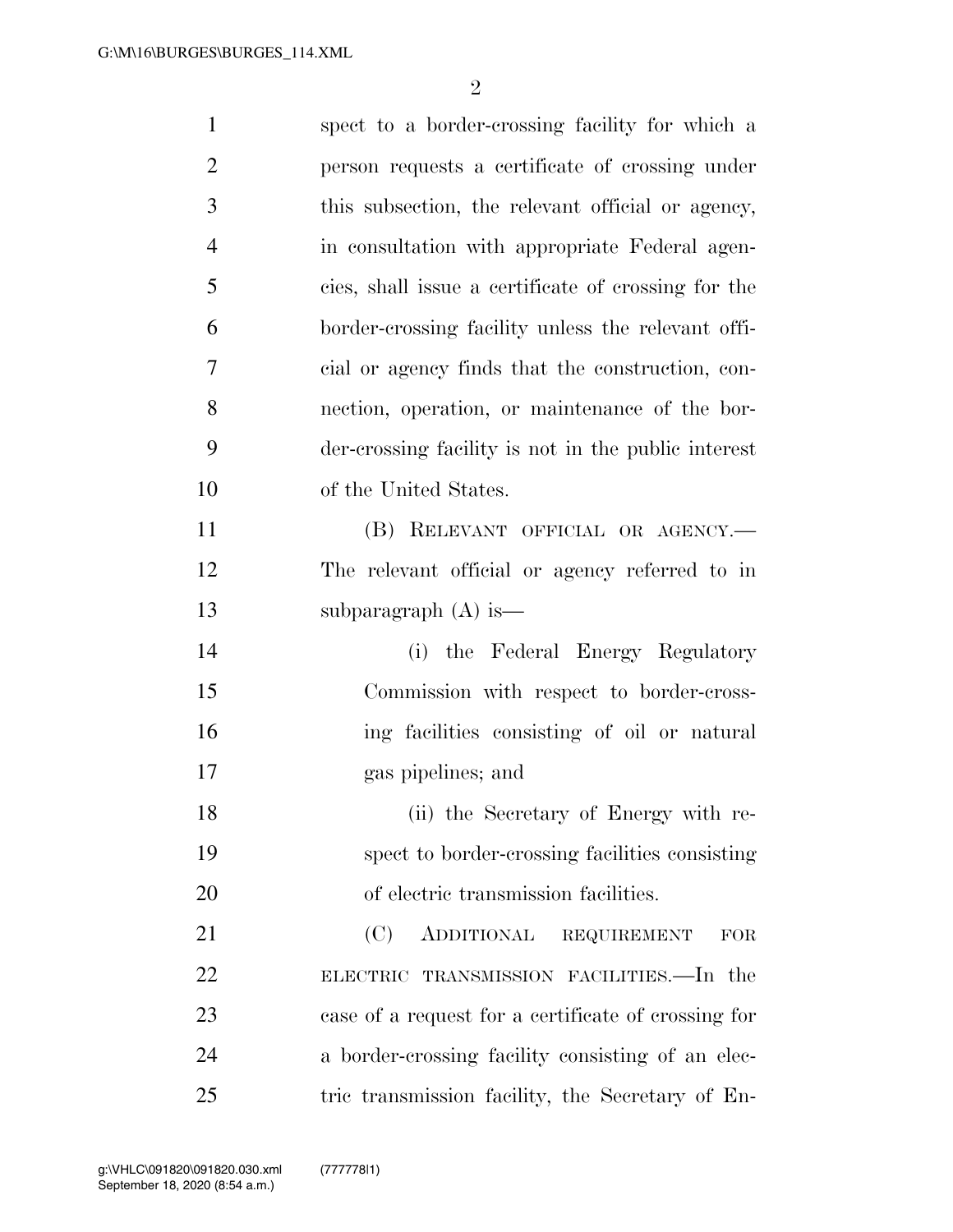| $\mathbf{1}$   | ergy shall require, as a condition of issuing the     |
|----------------|-------------------------------------------------------|
| $\overline{2}$ | certificate of crossing under subparagraph $(A)$ ,    |
| 3              | that the border-crossing facility be constructed,     |
| $\overline{4}$ | connected, operated, or maintained consistent         |
| 5              | with all applicable policies and standards of—        |
| 6              | (i) the Electric Reliability Organiza-                |
| 7              | tion and the applicable regional entity; and          |
| 8              | (ii) any Regional Transmission Orga-                  |
| 9              | nization or Independent System Operator               |
| 10             | with operational or functional control over           |
| 11             | the border-crossing facility.                         |
| 12             | EXCLUSIONS.—This subsection shall not<br><b>(3)</b>   |
| 13             | apply to any construction, connection, operation, or  |
| 14             | maintenance of a border-crossing facility for the im- |
| 15             | port or export of oil or natural gas, or the trans-   |
| 16             | mission of electricity—                               |
| 17             | $(A)$ if the border-crossing facility is oper-        |
| 18             | ating for such import, export, or transmission        |
| 19             | as of the date of enactment of this Act;              |
| 20             | (B) if a permit described in subsection (d)           |
| 21             | for the construction, connection, operation, or       |
| 22             | maintenance has been issued; or                       |
| 23             | (C) if an application for a permit described          |
| 24             | in subsection (d) for the construction, connec-       |
| 25             | tion, operation, or maintenance is pending on         |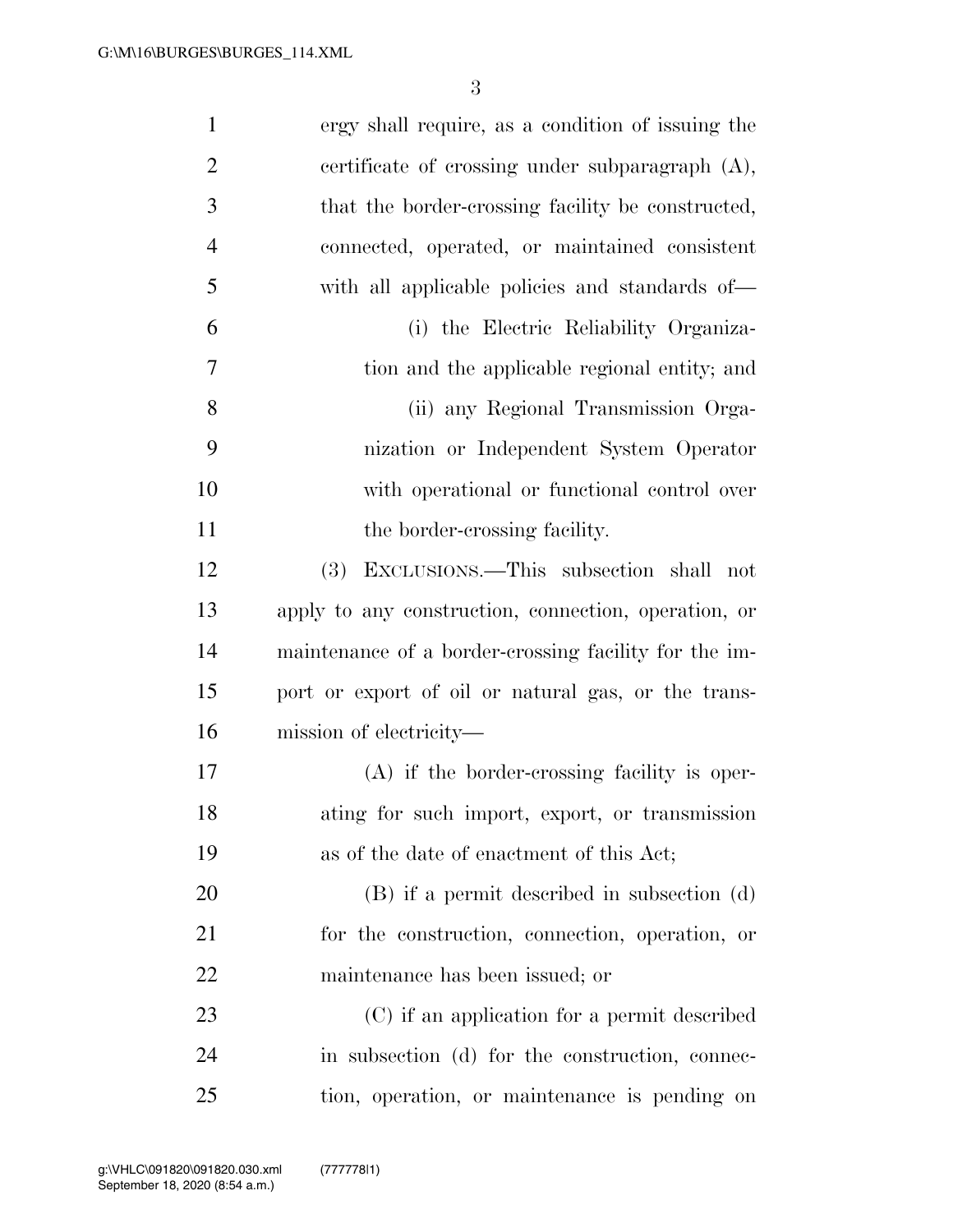| $\mathbf{1}$   | the date of enactment of this Act, until the ear-  |
|----------------|----------------------------------------------------|
| $\overline{2}$ | lier of-                                           |
| 3              | (i) the date on which such application             |
| $\overline{4}$ | is denied; or                                      |
| 5              | (ii) two years after the date of enact-            |
| 6              | ment of this Act, if such a permit has not         |
| 7              | been issued by such date of enactment.             |
| 8              | (4) EFFECT OF OTHER LAWS.—                         |
| 9              | (A) APPLICATION TO PROJECTS.—Nothing               |
| 10             | in this subsection or subsection (e) shall affect  |
| 11             | the application of any other Federal statute to    |
| 12             | a project for which a certificate of crossing for  |
| 13             | a border-crossing facility is requested under      |
| 14             | this subsection.                                   |
| 15             | (B) NATURAL GAS ACT.—Nothing in this               |
| 16             | subsection or subsection (e) shall affect the re-  |
| 17             | quirement to obtain approval or authorization      |
| 18             | under sections 3 and 7 of the Natural Gas Act      |
| 19             | for the siting, construction, or operation of any  |
| 20             | facility to import or export natural gas.          |
| 21             | (C) OIL PIPELINES.—Nothing in this sub-            |
| 22             | section or subsection (e) shall affect the author- |
| 23             | ity of the Federal Energy Regulatory Commis-       |
| 24             | sion with respect to oil pipelines under section   |
| 25             | 60502 of title 49, United States Code.             |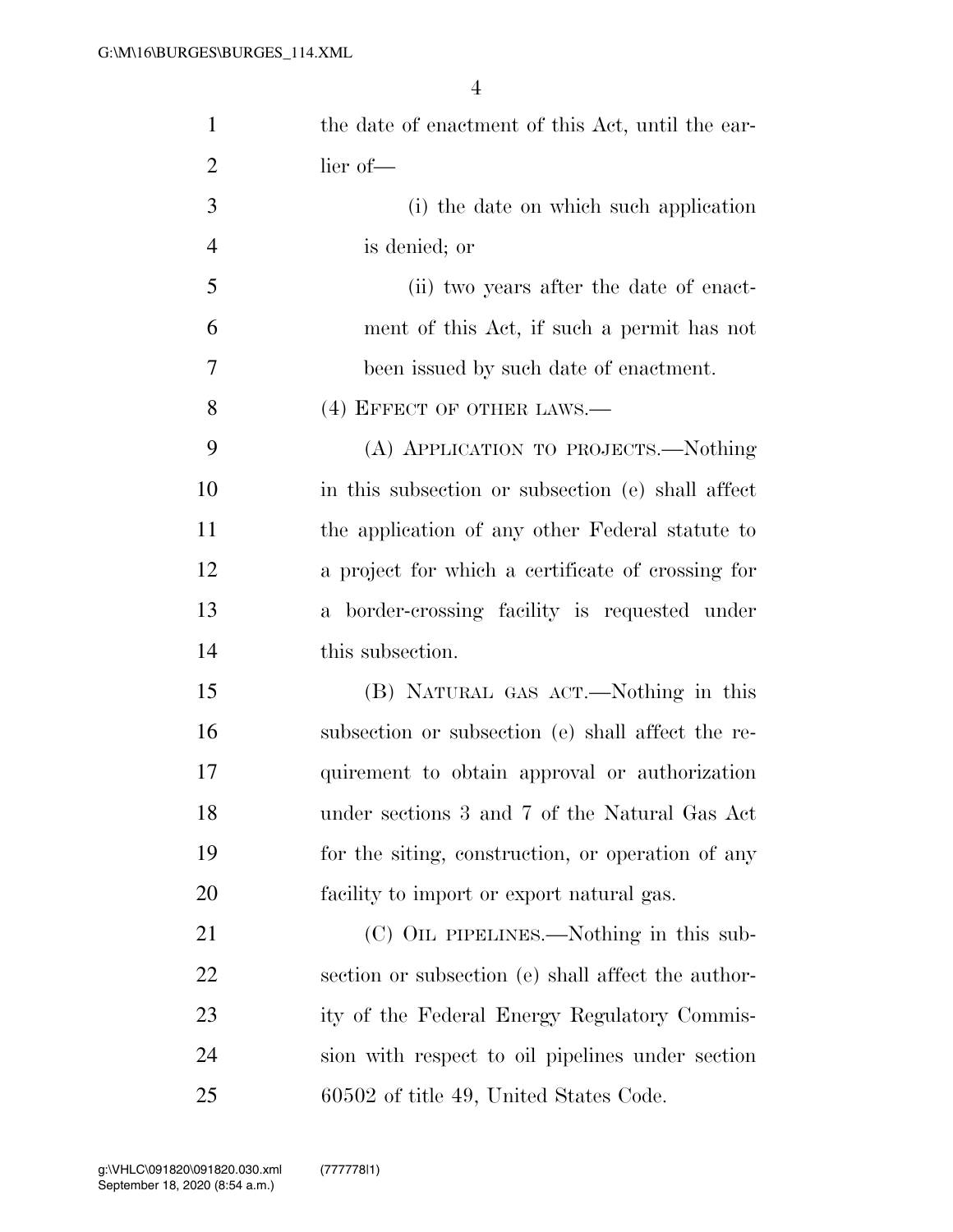(b) IMPORTATION OR EXPORTATION OF NATURAL GAS TO CANADA AND MEXICO.—Section 3(c) of the Nat- ural Gas Act (15 U.S.C. 717b(c)) is amended by adding at the end the following: ''In the case of an application for the importation of natural gas from, or the exportation of natural gas to, Canada or Mexico, the Commission shall grant the application not later than 30 days after the date on which the Commission receives the complete applica-tion.''.

 (c) TRANSMISSION OF ELECTRIC ENERGY TO CAN-ADA AND MEXICO.—

 (1) REPEAL OF REQUIREMENT TO SECURE ORDER.—Section 202(e) of the Federal Power Act (16 U.S.C. 824a(e)) is repealed.

15 (2) CONFORMING AMENDMENTS.—

 (A) STATE REGULATIONS.—Section 202(f) of the Federal Power Act (16 U.S.C. 824a(f)) is amended by striking ''insofar as such State regulation does not conflict with the exercise of the Commission's powers under or relating to 21 subsection  $202(e)$ .

 (B) SEASONAL DIVERSITY ELECTRICITY EXCHANGE.—Section 602(b) of the Public Util- ity Regulatory Policies Act of 1978 (16 U.S.C. 824a–4(b)) is amended by striking ''the Com-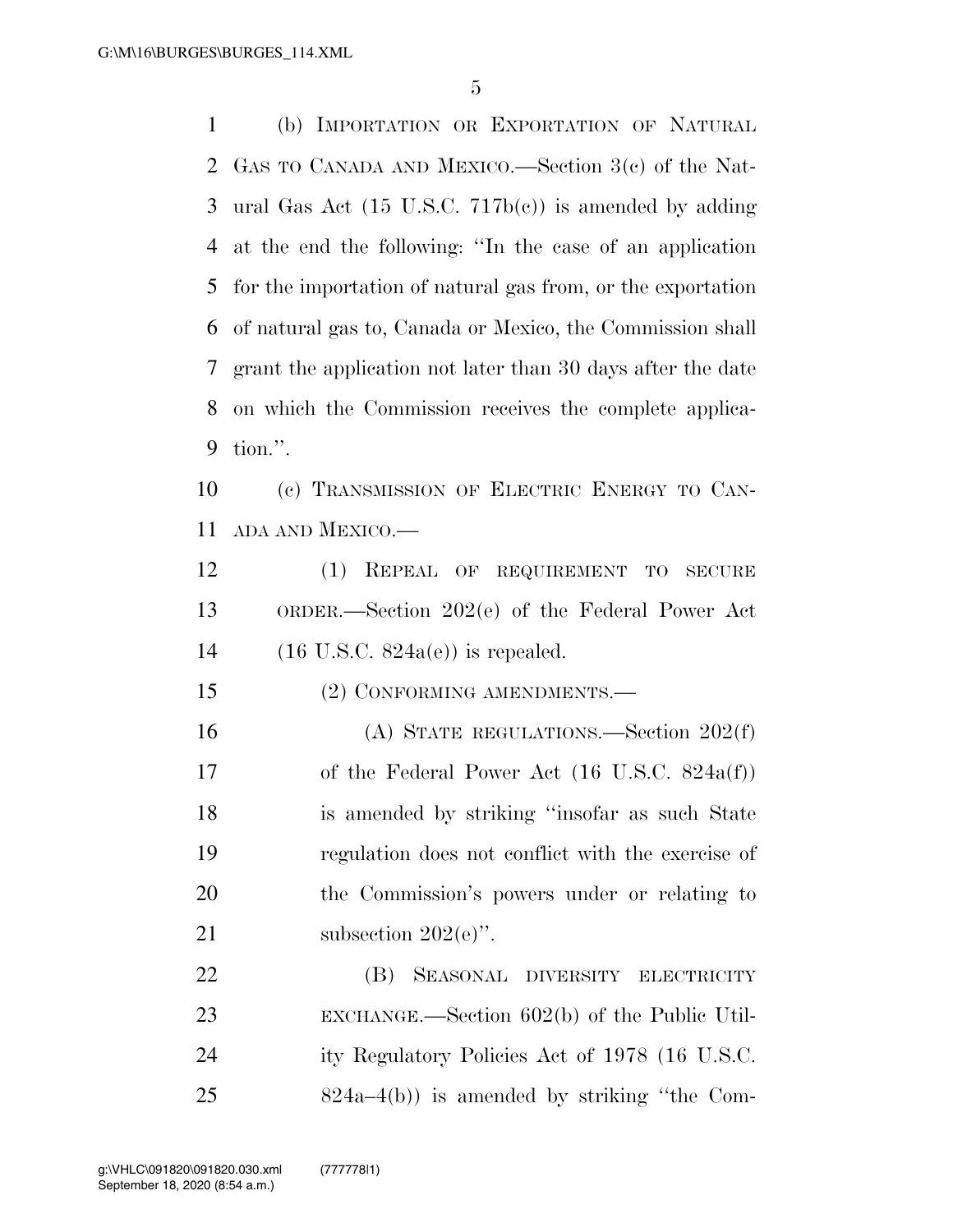mission has conducted hearings and made the findings required under section 202(e) of the Federal Power Act'' and all that follows through the period at the end and inserting ''the Secretary has conducted hearings and finds that the proposed transmission facilities would not impair the sufficiency of electric sup- ply within the United States or would not im- pede or tend to impede the coordination in the public interest of facilities subject to the juris-diction of the Secretary.''.

 (d) NO PRESIDENTIAL PERMIT REQUIRED.—No Presidential permit (or similar permit) required under Ex- ecutive Order No. 13337 (3 U.S.C. 301 note), Executive Order No. 11423 (3 U.S.C. 301 note), section 301 of title 3, United States Code, Executive Order No. 12038, Exec- utive Order No. 10485, or any other Executive order shall be necessary for the construction, connection, operation, or maintenance of an oil or natural gas pipeline or electric transmission facility, or any border-crossing facility there-of.

 (e) MODIFICATIONS TO EXISTING PROJECTS.—No certificate of crossing under subsection (a), or permit de- scribed in subsection (d), shall be required for a modifica-tion to—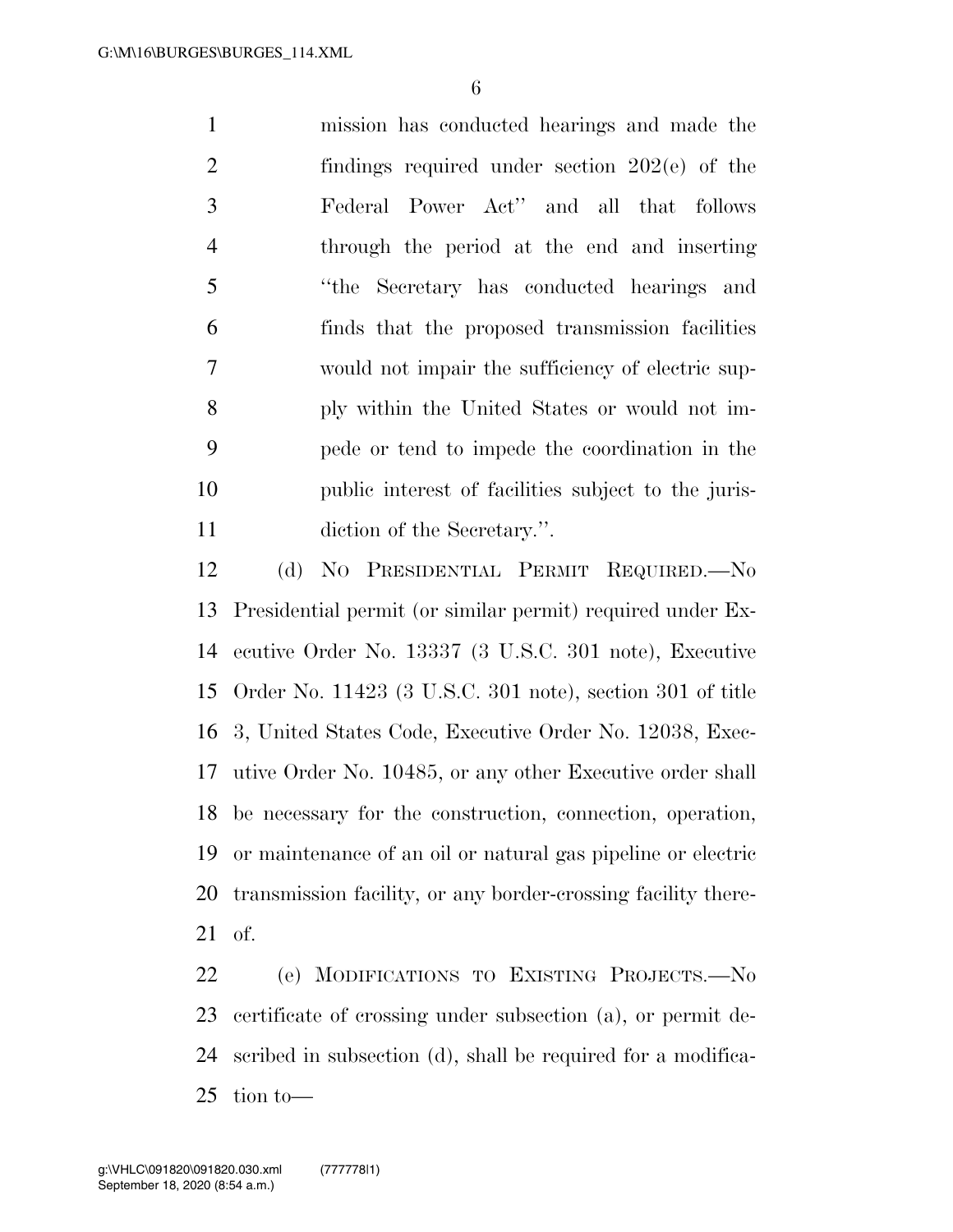| $\mathbf{1}$   | (1) an oil or natural gas pipeline or electric          |
|----------------|---------------------------------------------------------|
| $\overline{2}$ | transmission facility that is operating for the import  |
| 3              | or export of oil or natural gas or the transmission     |
| $\overline{4}$ | of electricity as of the date of enactment of this Act; |
| 5              | (2) an oil or natural gas pipeline or electric          |
| 6              | transmission facility for which a permit described in   |
| 7              | subsection (d) has been issued; or                      |
| 8              | $(3)$ a border-crossing facility for which a certifi-   |
| 9              | cate of crossing has previously been issued under       |
| 10             | subsection (a).                                         |
| 11             | (f) EFFECTIVE DATE; RULEMAKING DEADLINES.-              |
| 12             | (1)<br>EFFECTIVE DATE.—Subsections<br>(a)               |
| 13             | through (e), and the amendments made by such sub-       |
| 14             | sections, shall take effect on the date that is 1 year  |
| 15             | after the date of enactment of this Act.                |
| 16             | (2) RULEMAKING DEADLINES.—Each relevant                 |
| 17             | official or agency described in subsection $(a)(2)(B)$  |
| 18             | shall—                                                  |
| 19             | $(A)$ not later than 180 days after the date            |
| 20             | of enactment of this Act, publish in the Federal        |
| 21             | Register notice of a proposed rulemaking to             |
| 22             | carry out the applicable requirements of sub-           |
| 23             | section (a); and                                        |
| 24             | (B) not later than 1 year after the date of             |
| 25             | enactment of this Act, publish in the Federal           |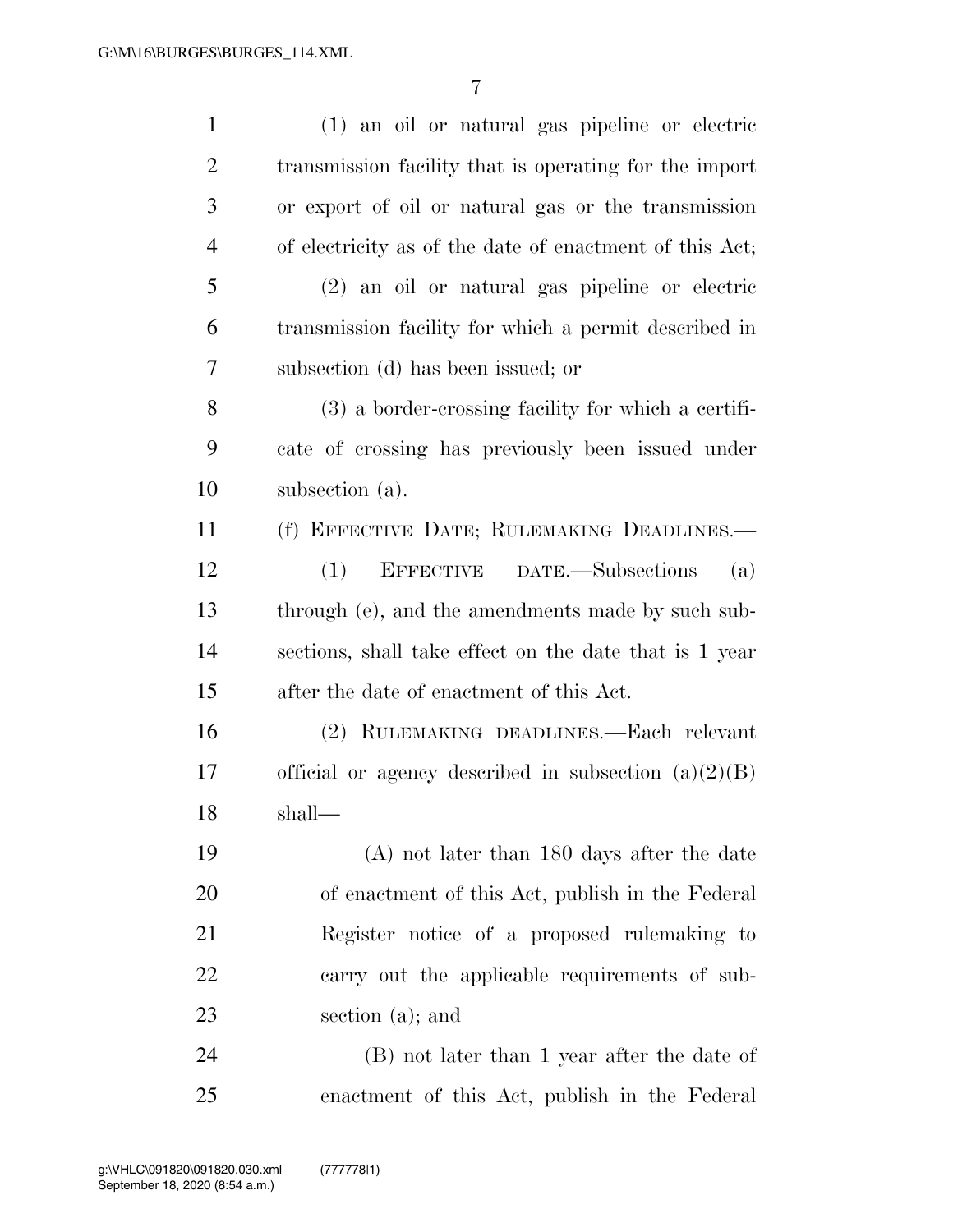| $\mathbf{1}$   | Register a final rule to carry out the applicable       |
|----------------|---------------------------------------------------------|
| $\overline{c}$ | requirements of subsection (a).                         |
| 3              | $(g)$ DEFINITIONS.—In this section—                     |
| $\overline{4}$ | (1) the term "border-crossing facility" means           |
| 5              | the portion of an oil or natural gas pipeline or elec-  |
| 6              | tric transmission facility that is located at an inter- |
| 7              | national boundary of the United States;                 |
| 8              | (2) the term "modification" includes a reversal         |
| 9              | of flow direction, change in ownership, change in       |
| 10             | flow volume, addition or removal of an interconnec-     |
| 11             | tion, or an adjustment to maintain flow (such as a      |
| 12             | reduction or increase in the number of pump or          |
| 13             | compressor stations);                                   |
| 14             | (3) the term "natural gas" has the meaning              |
| 15             | given that term in section 2 of the Natural Gas Act     |
| 16             | $(15 \text{ U.S.C. } 717a);$                            |
| 17             | $(4)$ the term "oil" means petroleum or a petro-        |
| 18             | leum product;                                           |
| 19             | (5) the terms "Electric Reliability Organiza-           |
| 20             | tion" and "regional entity" have the meanings given     |
| 21             | those terms in section 215 of the Federal Power Act     |
| 22             | $(16 \text{ U.S.C. } 8240)$ ; and                       |
| 23             | (6) the terms "Independent System Operator"             |
| 24             | and "Regional Transmission Organization" have the       |